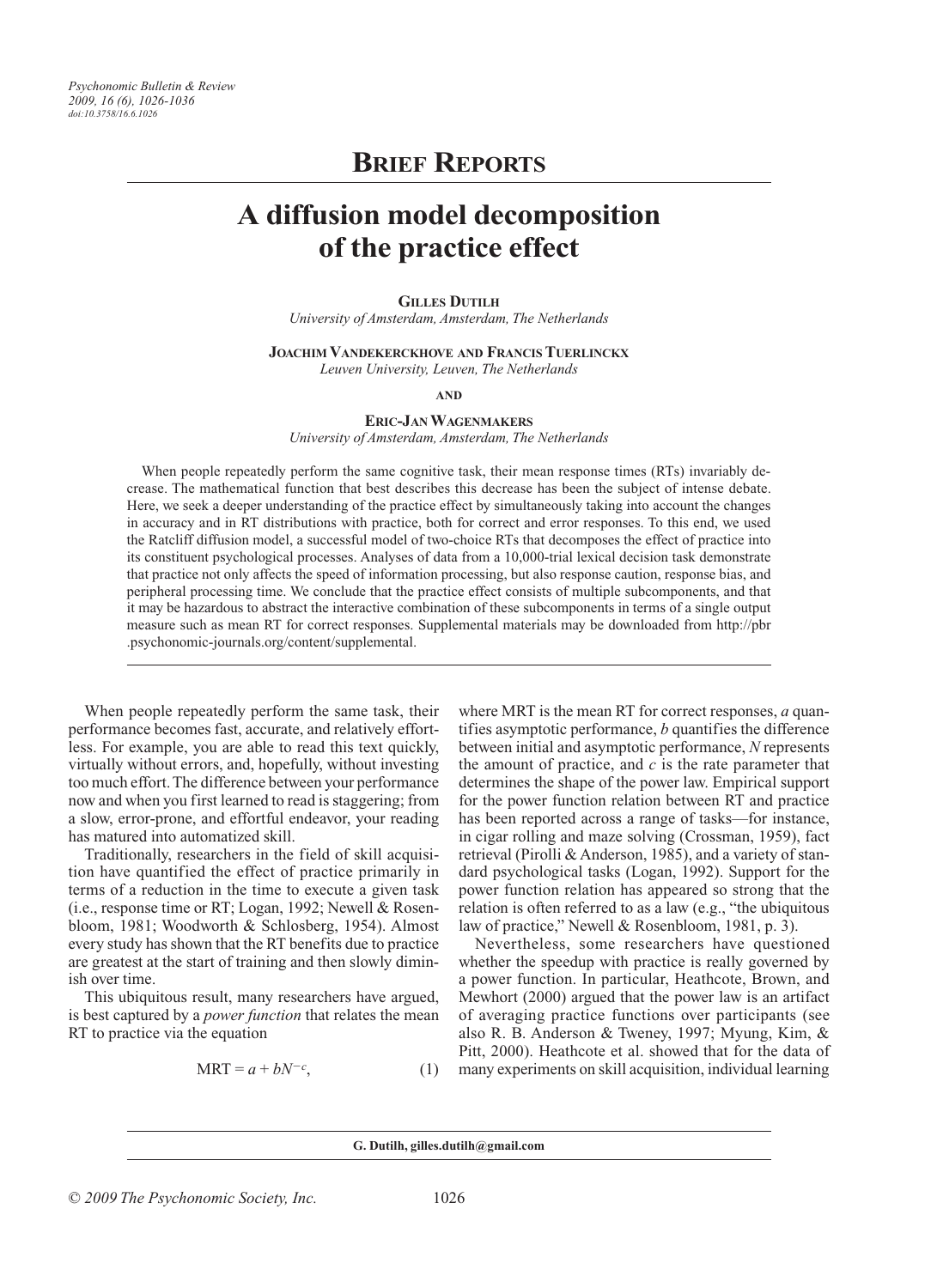curves were better described by an *exponential function* that relates mean RT to practice via the equation

$$
MRT = a + b \exp(-cN), \qquad (2)
$$

where the interpretation of the parameters is the same as in Equation 1.

Regardless of the specific shape of the function that relates the amount of practice to mean RT, the previous discussion illustrates that most empirical studies on the practice effect have focused on the decrease in mean RTs for correct responses. By doing so, the field has largely neglected two other important sources of information namely, accuracy (i.e., proportion of correct responses) and the distribution of RTs (e.g., spread and skewness). Those researchers who have taken response accuracy into account have tended to ignore RTs (e.g., Dosher & Lu, 2007; but see Nosofsky & Alfonso-Reese, 1999) or to present both RT and accuracy as separate output variables—even though it is well known that RT and accuracy are intimately related (see, e.g., Forstmann et al., 2008; Schouten & Bekker, 1967).

In this article, we seek a detailed understanding of the effect of practice by taking into account simultaneously the changes in accuracy and in RT distributions, for both correct and error responses. To do so, we follow Ratcliff, Thapar, and McKoon (2006) in applying the Ratcliff diffusion model (e.g., Ratcliff, 1978; Ratcliff & McKoon, 2008; Wagenmakers, 2009) to the field of automatization in cognitive tasks. The application of the diffusion model allows us to use all of the information in the data and to decompose the practice effect into its constituent psychological processes.

# **The Ratcliff Diffusion Model**

Here we describe the Ratcliff diffusion model as it applies to the lexical decision task, in which participants have to decide quickly whether a letter string is a word, such as *party*, or a nonword, such as *drapa* (Wagenmakers, Ratcliff, Gomez, & McKoon, 2008).

The core of the model is the Wiener diffusion process, which describes how the relative evidence for two response alternatives accumulates over time. The meandering light gray line in Figure 1 illustrates the continuous and noisy accumulation of evidence for a word response over a nonword response when a word is presented. When the amount of diagnostic evidence for one of the response options reaches a predetermined response threshold (i.e., one of the horizontal boundaries in Figure 1), the corresponding response is initiated. The dark gray line shows how the noise inherent in the accumulation process can sometimes cause the process to end up at the wrong (here, nonword) response boundary.

The diffusion model provides a detailed and comprehensive account of performance in speeded two-choice tasks (Ratcliff, 1978; Ratcliff & McKoon, 2008; Wagenmakers, 2009). In the model, unobserved psychological processes—represented by parameters—give rise to the



# Total RT

**Figure 1. The diffusion model as it applies to the lexical decision task. A word stimulus (not shown) is presented, and two example paths represent the accumulation of evidence resulting in one correct response (light line) and one error response (dark line). Repeated application of the diffusion process yields histograms of both correct responses (upper histogram) and incorrect responses (lower histogram). As is evident from the histograms, the correct (upper) word boundary is reached more often than the incorrect (lower) nonword boundary. The total RT consists of the sum of a decision component, modeled by the noisy accumulation of evidence, and a nondecision component that represents the time needed for processes such as stimulus encoding and response execution.**

observed behavior: proportion correct, RT distributions for correct responses, and RT distributions for error responses. In addition, the model provides several nontrivial predictions that have been confirmed by experiment, such as predictions about the relative speed of correct versus incorrect RTs and about the relative speed's interaction with the speed–accuracy trade-off (e.g., Ratcliff & Smith, 2004; Wagenmakers et al., 2008).

# **The Diffusion Model Parameters**

The version of the diffusion model that we apply in this article has seven parameters:

1. *Mean drift rate* (*v*). Drift rate quantifies the deterministic component in the information accumulation process. This means that when the absolute value of drift rate is high, decisions are fast and accurate; thus, *v* indexes task difficulty or participant ability.

2. *Across-trial variability in drift rate* (*h*). This parameter reflects the fact that drift rate may fluctuate from one trial to the next, according to a normal distribution with mean  $\nu$  and standard deviation  $\eta$ . The  $\eta$  parameter allows the diffusion model to account for data in which error responses are systematically slower than correct responses (Ratcliff, 1978).

3. *Boundary separation* (*a*). Boundary separation quantifies response caution and modulates the speed–accuracy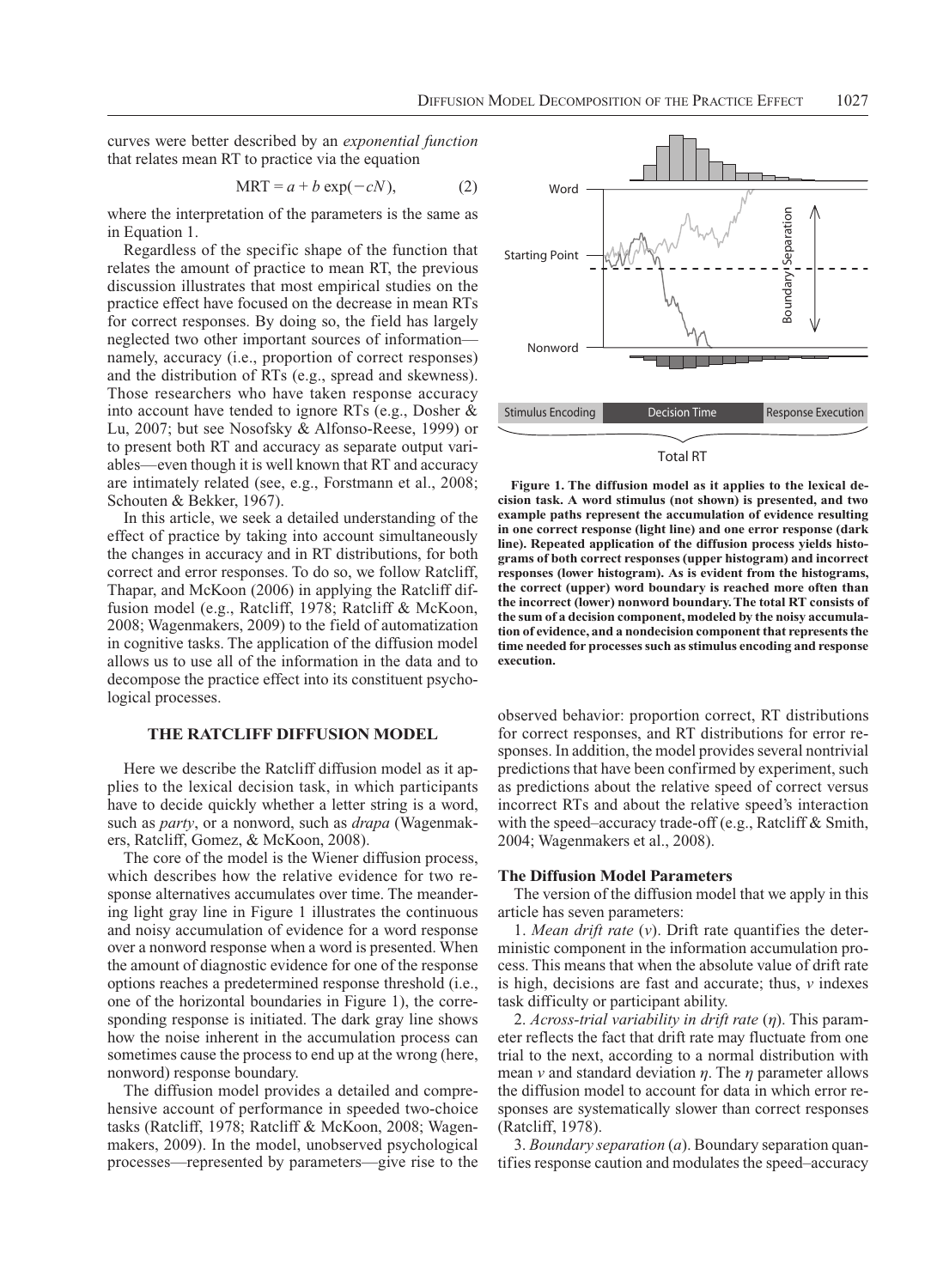trade-off: At the price of an increase in RT, participants can decrease their error rate by widening the boundary separation.

4. *Mean starting point* (*z*). Starting point reflects the a priori bias of a participant for one or the other response. This parameter is usually manipulated via payoff or proportion manipulations (Edwards, 1965; Wagenmakers et al., 2008; but see Diederich & Busemeyer, 2006).

5. *Across-trial variability in starting point* (*sz*). This parameter reflects the fact that starting point may fluctuate from one trial to the next, according to a uniform distribution with mean *z* and range  $s_z$ . The  $s_z$  parameter also allows the diffusion model to account for data in which error responses are systematically faster than correct responses.

6. *Mean of the nondecision component of processing*  $(T_{\text{er}})$ . This parameter encompasses the time spent on common processes—that is, those executed irrespective of the decision process. The diffusion model assumes that the observed RT is the sum of nondecision and decision components (Luce, 1986):

$$
RT = DT + Ter, \t\t(3)
$$

where DT denotes decision time. Therefore, nondecision time *T*er does not affect response choice and acts solely to shift the entire RT distribution.

7. *Across-trial variability in the nondecision component of processing*  $(s_t)$ . This parameter reflects the fact that nondecision time may fluctuate from one trial to the next, according to a uniform distribution with mean  $T_{\text{er}}$ and range  $s_t$ . The  $s_t$  parameter allows the model to capture RT distributions that show a relatively shallow rise in the leading edge.

Many experiments attest to the validity and specificity of the parameters of the diffusion model. For instance, Ratcliff and Rouder (1998), Voss, Rothermund, and Voss (2004), and Wagenmakers et al. (2008) have shown that easier stimuli have higher drift rates, that accuracy instructions increase boundary separation, and that unequal reward rates or presentation proportions are associated with changes in starting point. These and other experiments justify the psychological interpretation of the diffusion model parameters in terms of underlying cognitive processes and concepts.

# **The Diffusion Model and the Effect of Practice**

In this article, we study the extent to which practice affects the parameters of the diffusion model, which will allow us to draw conclusions in terms of the processes postulated by these parameters. The characteristic speedup with practice could be captured by several parameters of the diffusion model, but the prime candidate for a parameter that captures the practice effect is drift rate, because it reflects the ease with which people process stimulus information.

Consistent with this intuition, Ratcliff et al. (2006) reported that drift rate increased with practice. However, their results also showed that boundary separation decreased (i.e., participants became less cautious with practice). Together, these changes in drift rate and boundary separation accounted for the observed changes in performance with practice. Unfortunately, Ratcliff et al.'s design allowed the practice effect to be assessed only across three or four sessions.

To apply the diffusion model across many practice blocks and on the level of individual participants, it would be necessary to collect a lot of data. Here, we used a 10,000-trial lexical decision experiment with 25 blocks of 400 trials each. Two participants were instructed to pay attention primarily to speed, and 2 other participants were instructed to pay attention primarily to accuracy.

# **Experiment**

### **Method**

**Participants**. Four undergraduate psychology students participated for course credit. All were native Dutch speakers.

**Stimulus Materials and Design**. In a lexical decision task, participants were presented with letter strings that had to be classified "word" (e.g., *fume*) or "nonword" (e.g., *drapa*). For this lexical decision task, we selected 200 low-frequency Dutch words, whose frequencies ranged from 0.31 to 5.48 per million (mean frequency =  $3.44 \times 10^{-6}$ ,  $SD = 1.29 \times 10^{-6}$ ; Baayen, Piepenbrock, & Gulikers, 1995). A set of 200 pronounceable nonwords was created by replacing a single letter in an existing Dutch word. (Vowels were replaced by vowels, and consonants by consonants. The words that were used to generate the nonwords were not used as word stimuli.) Words and nonwords were approximately matched in length. The set of 200 words and 200 nonwords was the same for all participants and in all blocks of the experiment.

Participants completed 5 blocks per day on 5 consecutive days. The 25 blocks of 400 stimuli thus constituted 10,000 trials per participant. Before each block, the same instructions were given. For the accuracy condition, Participants A1 and A2 were instructed to respond as quickly and accurately as possible. Their feedback was directed toward accurate responding. For the speed condition, Participants S1 and S2 were instructed to be fast, but still accurate. Here, feedback was directed toward fast responding.

**Procedure**. Stimuli were presented on a 17-in. CRT screen about 40 cm from the participant, using the Presentation software for Windows (Version 10.3). Letters were presented in lowercase font, 6 mm in height, in white on a black background. Responses were registered using a two-button response device attached to the computer's parallel port to achieve maximum timing accuracy. The experimenter was in the same room as the participants for the entire duration of the experiment.

For participants in the accuracy condition, RTs longer than 2,000 msec were followed by the feedback message te langzaam! (i.e., "too slow!"), and RTs shorter than 200 msec were followed by the feedback message te snel (i.e., "too fast"). For RTs in the 200 to 2,000-msec time window, incorrect responses were followed by the feedback message FOUT (i.e., "error"), whereas correct responses did not trigger a feedback message. The duration of all feedback messages was 1,200 msec. Every trial started with a blank screen that was presented for 250 msec.

For participants in the speed condition, RTs longer than 750 msec were followed by the "too slow" feedback message. No feedback on accuracy was given. In all other respects, the speed condition was identical to the accuracy condition.

For every participant, the series of blocks was preceded by a short training block (with corresponding instructions) consisting of 15 words and 15 nonwords, none of which were also present in the 400 trials of the main experiment. The order of the stimuli was randomized before each block. The participants were given a 4-min break after each block. Each five-block session lasted approximately 60 min.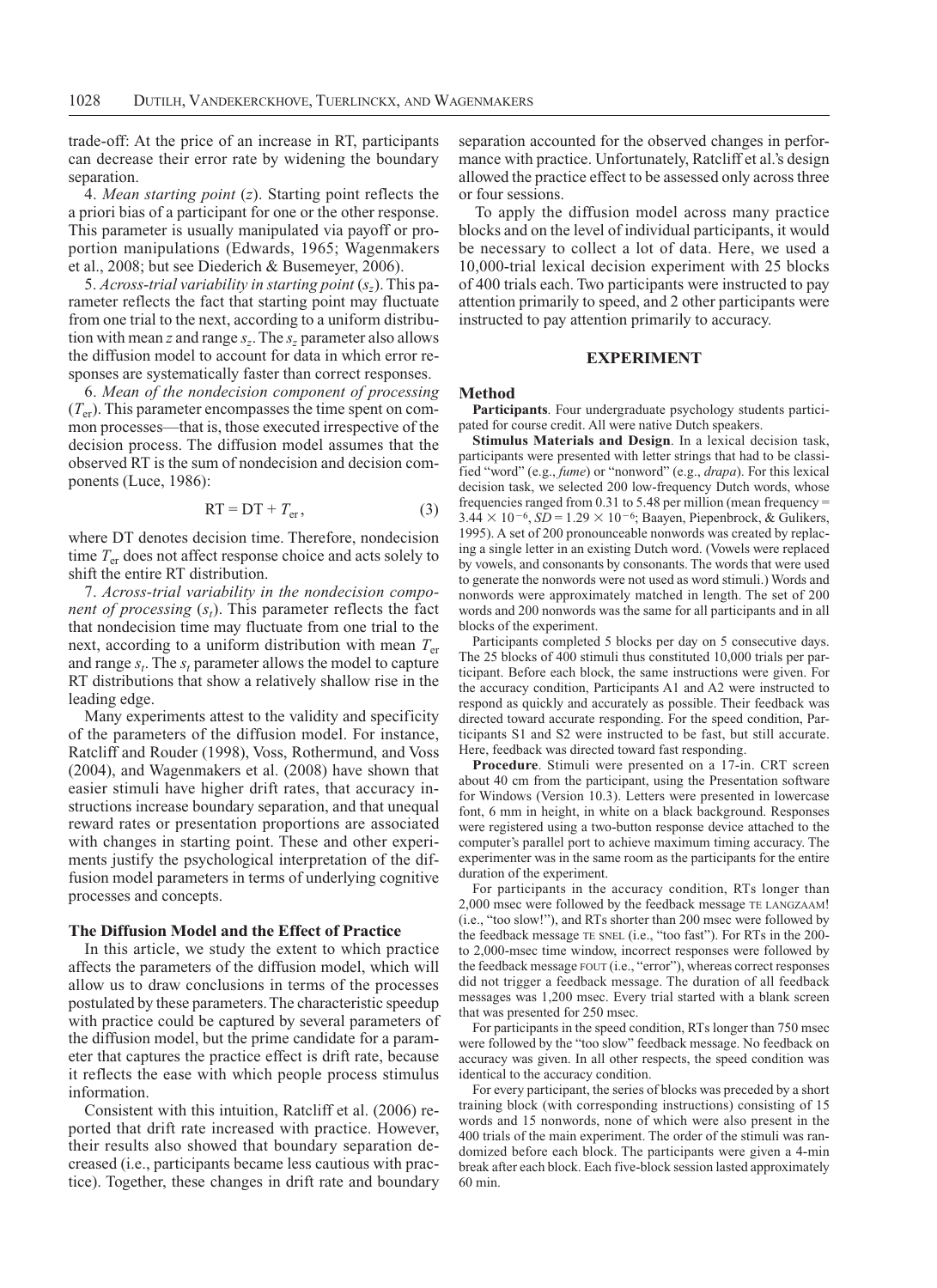## **Results**

In this section, we first summarize the data using descriptive measures of RT and accuracy, and then analyze the data using the diffusion model. All analyses were conducted on the level of individual participants.

**Preprocessing of RT data**. Lower bounds for acceptable RTs were determined by visual inspection, which revealed that 250 msec was a reasonable cutoff to eliminate *fast guesses*. RTs longer than 2,000 msec were designated as *slow outliers*. This filtering resulted in the elimination of 2, 2, 37, and 126 fast guesses for Participants A1, A2, S1, and S2, respectively; this means that, for Participant S2, only 1.26% of the data were discarded. In the entire experiment, only a single trial was classified as a slow outlier.

**Descriptives: Emphasis on accuracy**. Figures 2A and 2B show the effects of practice on accuracy and RT for Participants A1 and A2 (i.e., the accuracy condition). The upper panels show proportions of correct responses



Figure 2. Mean accuracy and RT quantiles (.1, .3, .5, .7, .9) for correct responses per practice block. Gray lines in the RT quantiles **show 95% bootstrap confidence intervals. Accuracy-stressed participants improved on speed. Speed-stressed participants improved mainly on accuracy. (A) Accuracy-stressed Participant A1. (B) Accuracy-stressed Participant A2. (C) Speed-stressed Participant S1.**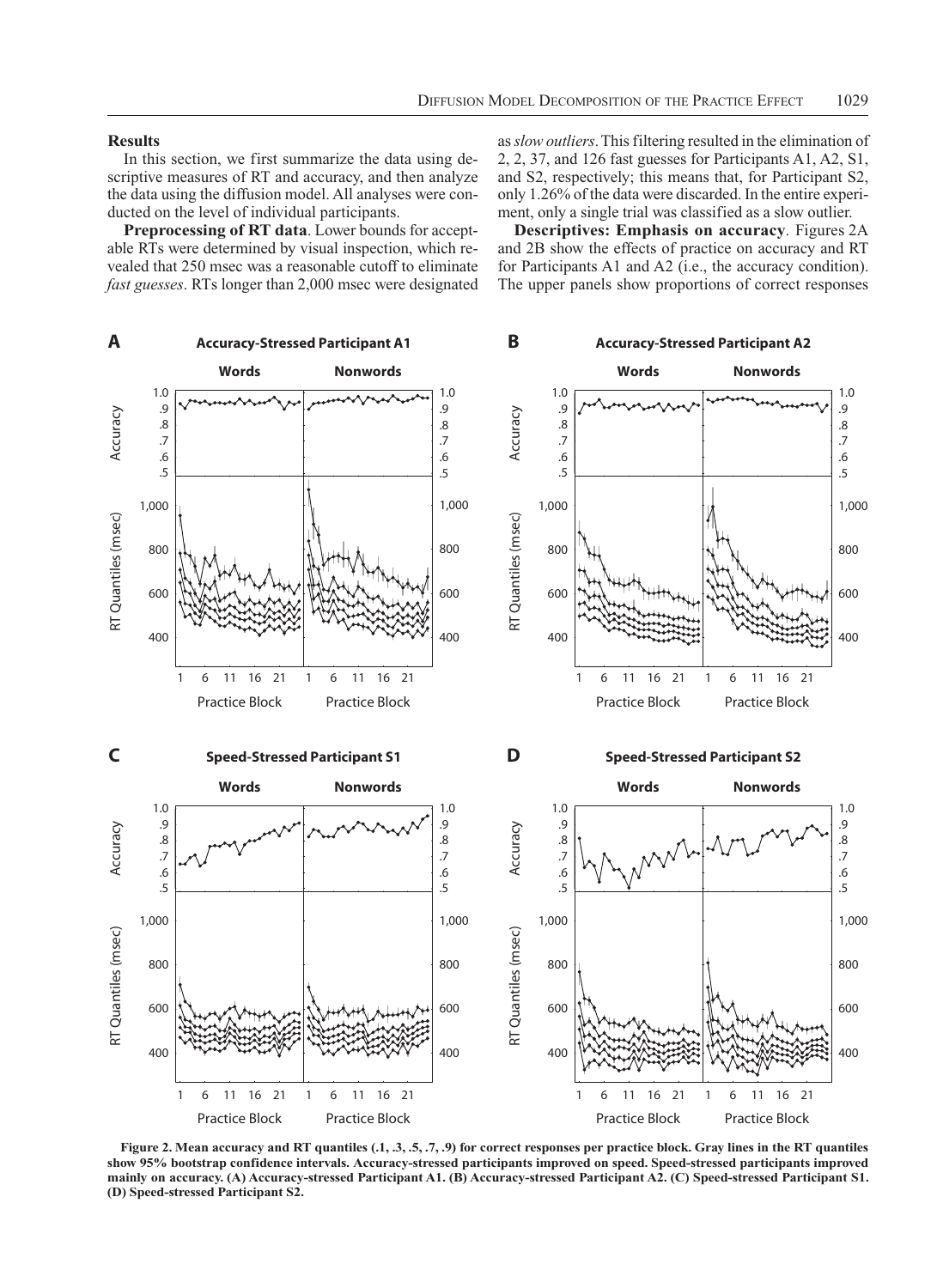and the lower panels show RT quantiles (.1, .3, .5, .7, and .9) calculated for each block. In addition, the figures show 95% bootstrap confidence intervals. Accuracy for words is largely constant over blocks, although accuracy for nonwords increases somewhat for Participant A1. As expected, both the mean and the spread of the RT distributions show marked decreases with practice. This pattern is evident both for correct responses (shown in Figure 2) and for error responses (shown in the supplemental materials).

**Descriptives: Emphasis on speed**. Figures 2C and 2D show the effects of practice on accuracy and RT for Participants S1 and S2 (i.e., the speed condition). Participant S1 clearly improves on accuracy, with constant RTs from the fourth block onward. Participant S2 appears to speed up in the first 10 blocks and then shows stable RTs with increasing accuracy. For both participants, the spread of the RT distributions decreases with practice.

In summary, accuracy-stressed Participants A1 and A2 improved mainly on speed, whereas speed-stressed Participants S1 and S2 improved mainly on accuracy. For all participants, variability in RTs decreased. Note that for all participants, performance in the final blocks was both very fast and, for all but Participant S2, very accurate. Accuracy-stressed participants seem to have started near maximal accuracy, and speed-stressed participants reached their maximum speed after a few blocks of practice.

**Diffusion model analyses**. We used a Bayesian parameter estimation procedure (Vandekerckhove, Tuerlinckx, & Lee, 2008) to fit the model to the data. In Bayesian estimation procedures, probability distributions quantify uncertainty about the values of the model parameters. One generally starts with a vague *prior distribution*, which then gets updated by means of the data to yield a *posterior distribution*. This posterior distribution reflects knowledge about the model parameter after having seen the data (see, e.g., Gelman, Carlin, Stern, & Rubin, 2004). We also analyzed the data with other estimation procedures (Vandekerckhove & Tuerlinckx, 2007; Voss & Voss, 2007), and this yielded results that were similar but more variable.<sup>1</sup>

In our estimation procedure, all parameters were allowed to vary freely across practice blocks, reflecting the exploratory nature of our analysis and the fact that we did not want to commit ourselves to a particular functional form of the practice effect. Within each practice block, drift rates were allowed to vary between words and nonwords (Wagenmakers et al., 2008), and so were the associated trial-to-trial variabilities in drift rate (i.e., the *h*s); the latter modeling choice was motivated by the intuition, confirmed in early exploratory analyses, that nonwords, which by definition have no meaning, are more similar to each other than are words, which all have different meanings and frequencies. Starting point was modeled as the bias (*B*) in favor of words over nonwords—that is, *z*/*a*. More details about the statistical modeling and model fit can be found in the supplemental materials.

Below, we describe the modeling results, discussing in turn each of the four most important parameters (drift rate *v*, boundary separation *a*, bias *B*, and nondecision time *T*er) for all participants. We only briefly mention results for the variability parameters  $s_z$ ,  $s_t$ , and  $\eta$ ; more extensive results can be found in the supplemental materials.

**Diffusion model inference: Drift rate**. Figures 3 and 4 show the posterior distributions of the drift rate parameter *v* for each of the 4 participants, for words and nonwords separately. In these figures and the ones that follow, we visualize the posterior distribution through a color coding scheme: High-density regions of the posterior have a darker color than low-density regions.

All participants but A2 show a clear increase in drift rate for both words and nonwords (Figures 3 and 4). Note that for the participants in the speed condition, drift rate increases even in the later practice blocks.

**Diffusion model inference: Boundary separation**. Figure 5 shows the posterior distributions of the boundary separation parameter *a*. Participants A1 and A2, from the accuracy condition, decrease their response caution throughout the experiment. This decrease in response caution combines with the increase in drift rate to explain why accuracy is approximately constant across practice (cf. Figures 2A and 2B), whereas RT means and variability noticeably decrease.

One might argue that, at least for Participants A1 and A2, errors are mainly caused by attentional lapses. Furthermore, one might argue that the probability of making an error due to an attentional lapse is approximately constant over practice. When RTs decrease with practice, these attentional lapses would then lead to a systematic underestimation of boundary separation. According to this account, the observed difference in boundary separation is a statistical artifact caused by model misspecification.

This misspecification account is vulnerable to at least two counterarguments. First, the supplemental materials show that both correct and error RTs decrease over time, and in a similar fashion. (The correlations of mean correct and error RTs over blocks are *r* = .95 for A1 and .92 for A2.) Second, the RT distributions for error RTs are skewed to the right, and this skew decreases with practice. These phenomena are predicted by the diffusion model, but not by the misspecification account.

For the participants in the speed condition, S1 shows little or no systematic change in boundary separation, but just as with the participants in the accuracy condition—S2 does show a clear decrease in boundary separation with practice. Also note that, in line with the instructions, the participants in the accuracy condition have larger boundary separations (i.e., more response caution) than do the participants in the speed condition.

**Diffusion model inference: Response bias**. Figure 6 shows the posterior distributions of the response bias parameter *B*. This parameter gives the height of the starting point *z* as a proportion of boundary separation *a*, so that  $B = z/a$ . Thus, values of  $B > .5$  indicate an a priori bias toward the word response, and values of  $B \leq .5$  indicate an a priori bias toward the nonword response. Both participants in the accuracy condition start the experiment with a slight bias in favor of a word response and, over the practice sessions, develop a reverse preference for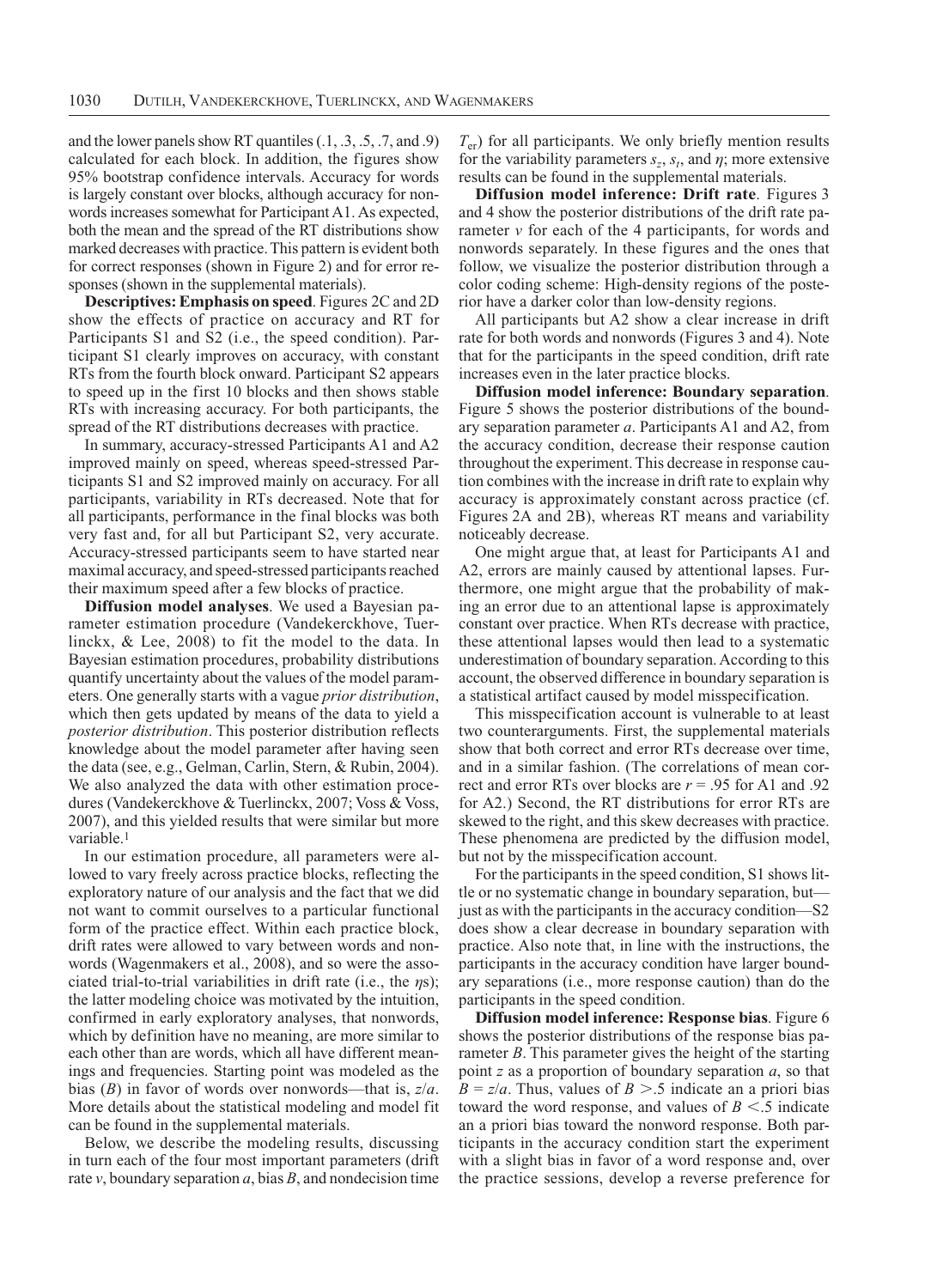

**Emphasis on Accuracy**

**Figure 3. Posterior distributions of drift rate parameter** *v* **across practice blocks (for accuracy-stressed participants). Dark** 

nonword over word responses. For the participants in the speed condition, the practice-induced changes in bias are less systematic.

**Diffusion model inference: Nondecision time**. Figure 7 shows the posterior distributions of the nondecision time parameter  $T_{\text{er}}$ . For both participants in the accuracy condition, *T*er decreases with practice (i.e., about 100 msec for both participants). These decreases in  $T_{\text{er}}$  account for approximately 40% of the total practice-induced decrease in mean RT, which is about 250 msec for both A1 and A2.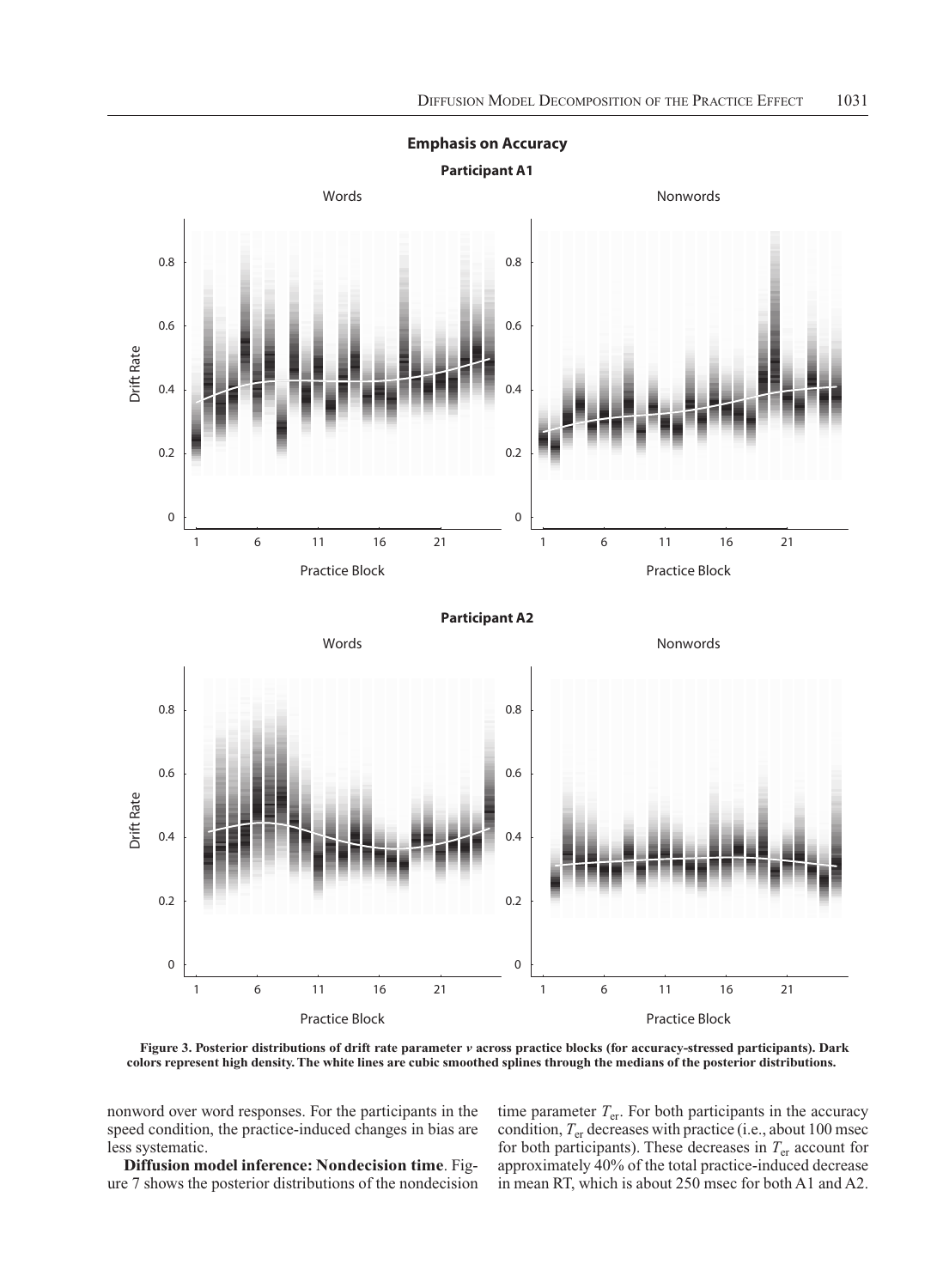

**Figure 4. Posterior distributions of drift rate parameter** *v* **across practice blocks (for speed-stressed participants). Dark colors** 

The participants in the speed condition do not show a systematic decrease in *T*er with practice, but they do display large block-to-block fluctuations in *T*er that cover a range of about 100 msec.

**Diffusion model inference: Variability parameters**. In our Bayesian analyses, we estimated all parameters of the Ratcliff diffusion model, including the parameters that represent trial-to-trial variability in drift rate  $(\eta)$ , in starting point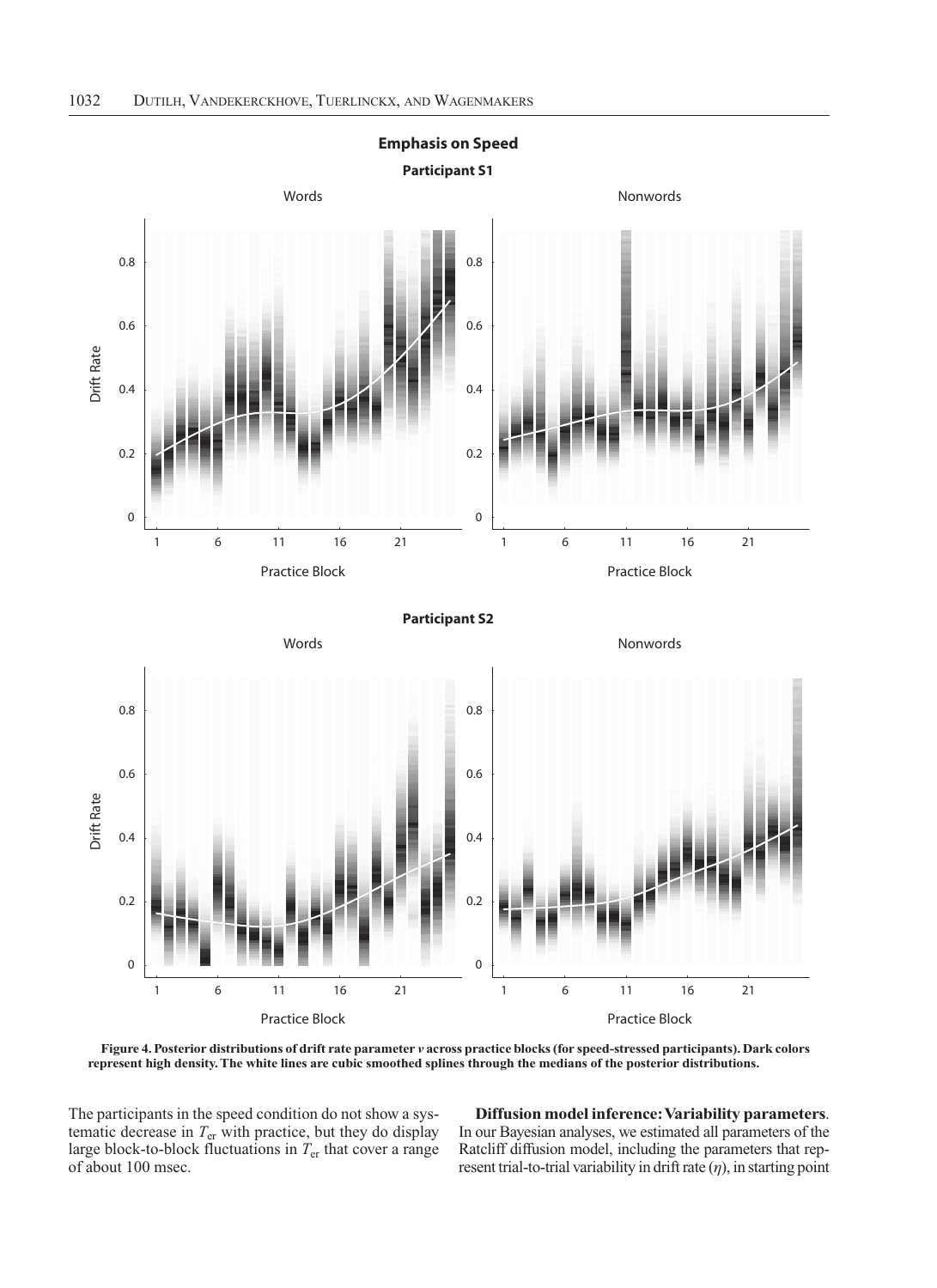

**Emphasis on Accuracy**

**Emphasis on Speed**



**Figure 5. Posterior distributions of boundary separation parameter** *a* **across practice blocks. Dark colors represent high** 

 $(s_z)$ , and in nondecision time  $(s_t)$ . The results show that, as expected,  $\eta$  was much higher for words than for nonwords. Also, *h* appeared to decrease with practice for word stimuli in the accuracy condition. The  $s_t$  parameter decreased with practice for all participants but S1. For *sz*, no structural effects of practice were found. Detailed results regarding the variability parameters can be found in the supplemental materials.

# **Concluding Comments**

According to our diffusion model decomposition, practice leads to an increase in the rate of information processing, a decrease in response caution, and a decrease in nondecision time. In addition, participants also exhibit systematic changes in a priori bias.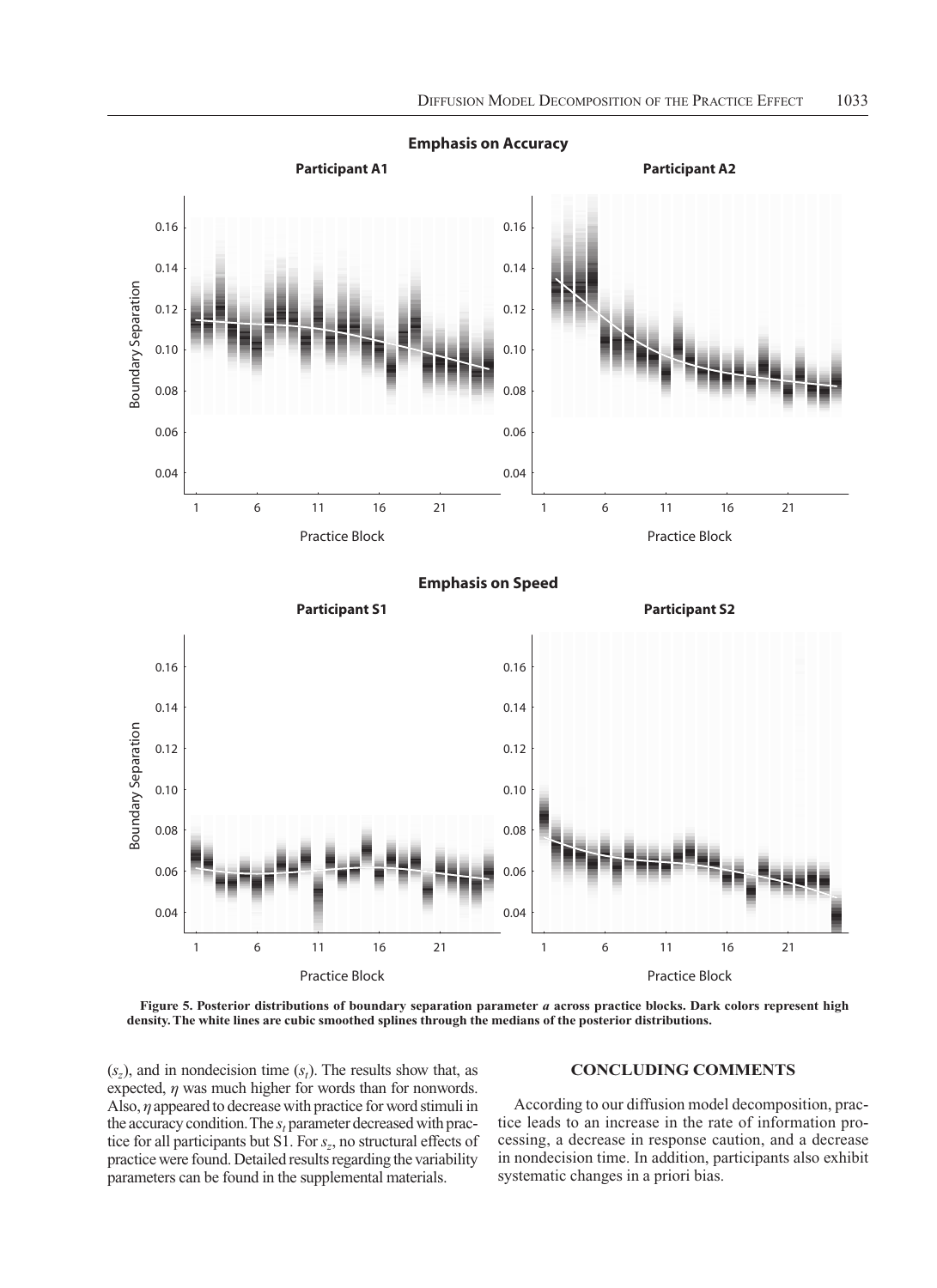

**Figure 6. Posterior distributions of response bias parameter** *B* **across practice blocks. Here,** *B* **is defined as** *z/a.* **Dark colors** 

Among these results, the practice-induced reduction of the nondecision component and the fluctuations in response bias are both pronounced and unexpected. It is possible that the reduction in nondecision time is task- rather than stimulus-specific, hence reflecting increased familiarity with the general task requirements, the response buttons, and the processing of visual input and feedback displayed on the computer screen. To examine this possibility,

future work should focus on transfer effects by including both old and new stimuli in the same task.

It should be acknowledged that the diffusion model is not an explanatory model of practice, and it does not describe how practice alters or adds memory representations. Ideally, one would like to fit our data to more substantive theories, such as Logan's instance theory (Logan, 1992), its successor ITAM (Logan, 2002), Nosofsky and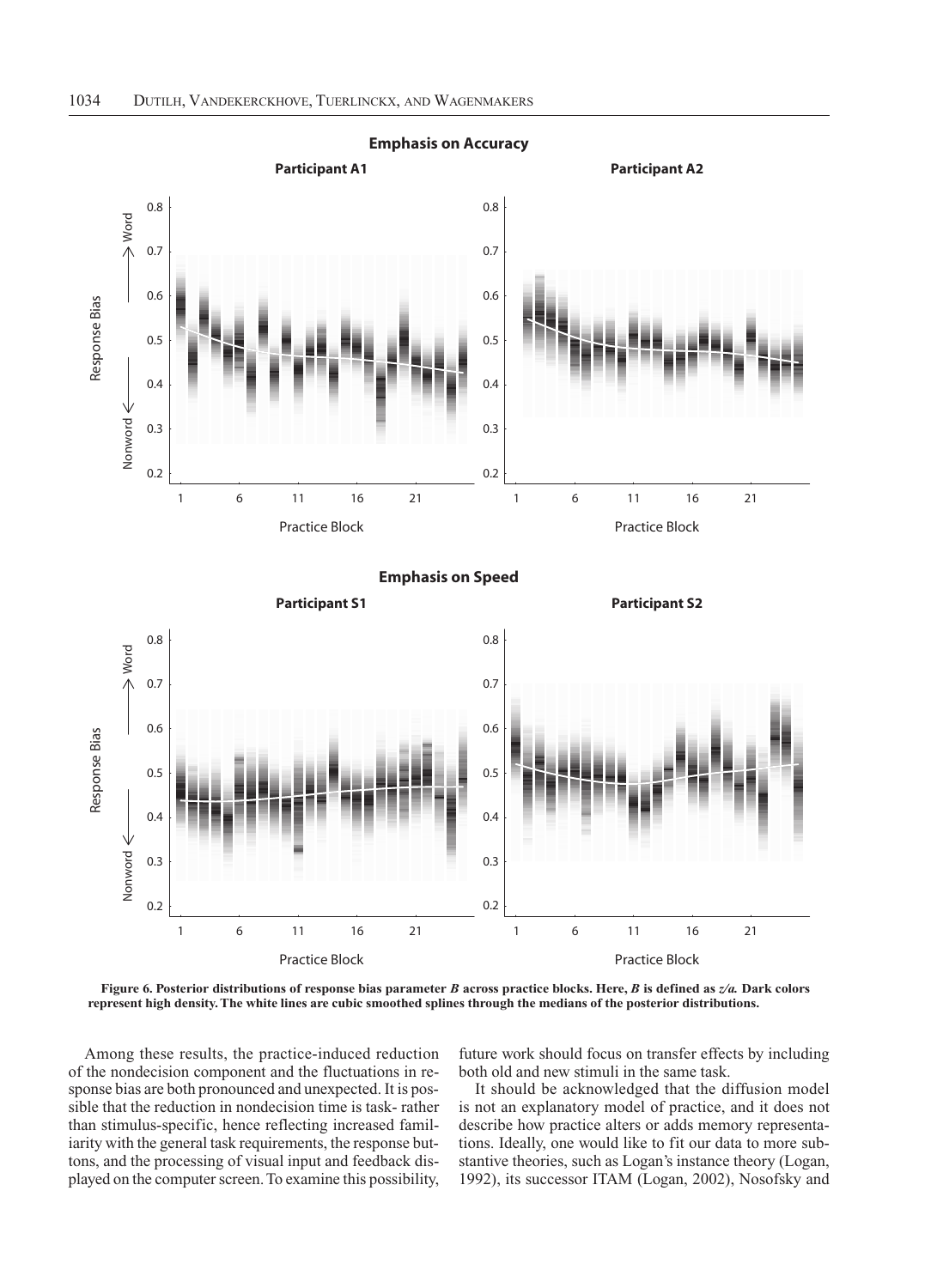

**Emphasis on Accuracy**

**Figure 7. Posterior distributions of nondecision time parameter** *T***er across practice blocks. Dark colors represent high density. The white lines are cubic smoothed splines through the medians of the posterior distributions.**

Palmeri's exemplar-based random-walk model (Nosofsky & Palmeri, 1997; Palmeri, 1997), Rickard's component power laws model (Rickard, 1997), Anderson's ACT–R (J. R. Anderson et al., 2004), or Cohen et al.'s PDP model (Cohen, Dunbar, & McClelland, 1990). Unfortunately, many of these models are less explicit about the decision process than the diffusion model. The diffusion model is able to fit entire RT distributions, both for correct and error responses, and to separately estimate components of processing such as nondecision time, response bias,

and boundary separation. It is likely that the substantive models can be extended to match the performance of the diffusion model, but this currently is not the case.

In sum, the results of our diffusion model decomposition are surprising, and they suggest that the traditional methods of analysis might provide a false sense of security. Most traditional methods focus on improvements in either mean RT for correct responses or in response accuracy, without any recourse to changes in the underlying processes. Our analysis strongly suggests that the practice